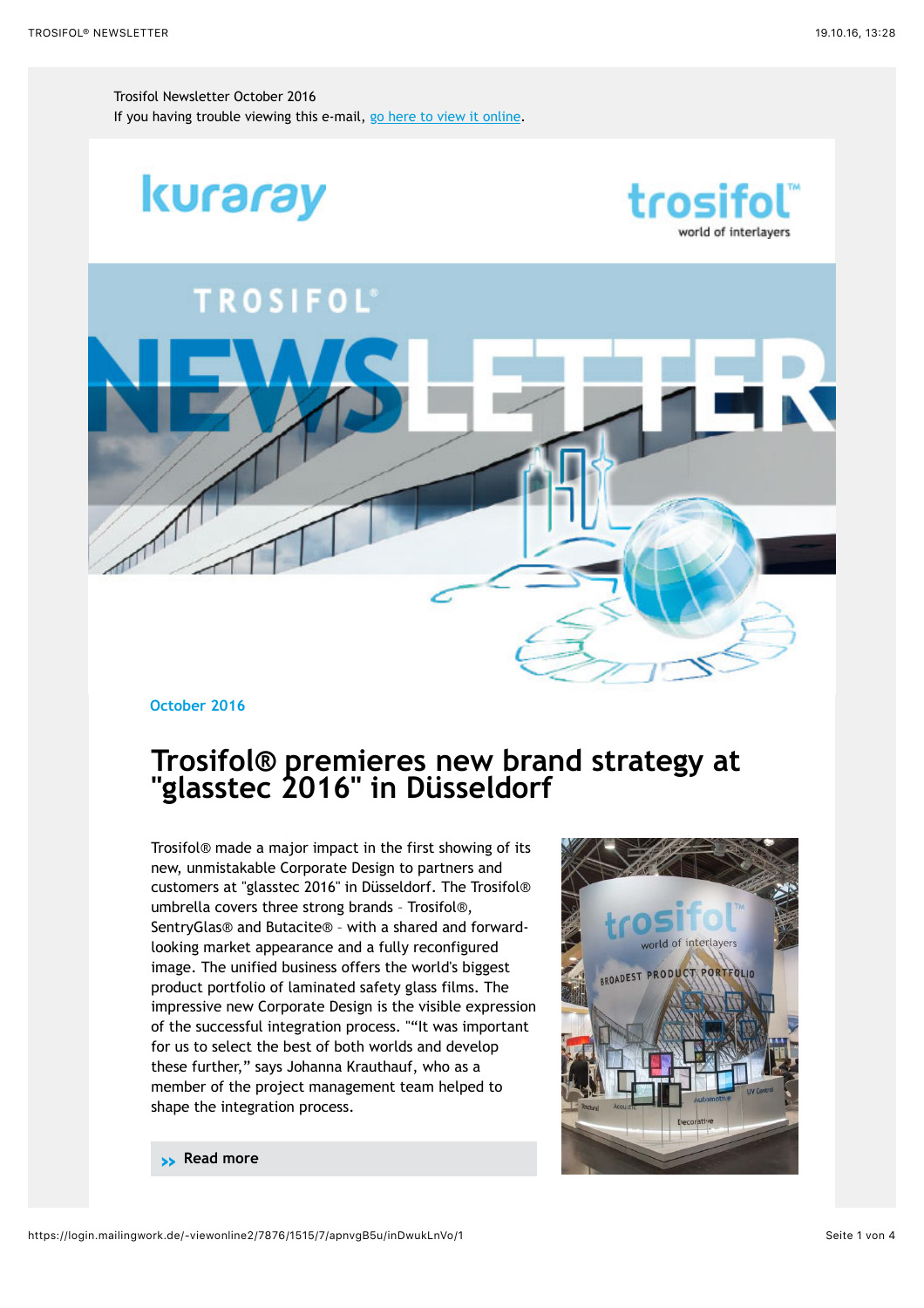### **Fashion show at Trosifol®'s customer event**



The fair stand as such visibly underscored the architectural aspirations yet the highlight at "glasstec 2016" was the customer event. Under the motto "Blue Carpet," Trosifol® products were presented on stage in sensational futuristic costumes. More than 430 guests were witness to an overwhelming light and fashion presentation in which ten models showcased Trosifol® products in an unforgettable ambience. After all, creativity will be an important factor in future talks with customers. And this includes demonstrating how much creative effort a film manufacturer can apply to something so different as fashion.

# **What is the next project you are dreaming of?**



This is a question raised by Trosifol® in a new brief presentation of the umbrella brand. In a short video, part real, part animated, ideas are explored and potentials tapped. These ideas and potentials are in some cases already possible with Trosifol® or simply waiting to be executed. "Creativity" is the leitmotif of the video and Trosifol® proposes providing the necessary support. An opportunity for inspiration: Trosifol - World of Interlayers

**» [Read more](https://login.mailingwork.de/-link2/7876/1515/9/135/7/apnvgB5u/inDwukLnVo/0)**

**» [Read more](https://login.mailingwork.de/-link2/7876/1515/7/131/7/apnvgB5u/inDwukLnVo/0)**

## **New Trosifol® website well received Kuraray sharing in the campaign "Doors**

**open" of the German TV series "Sendung mit der Maus"**